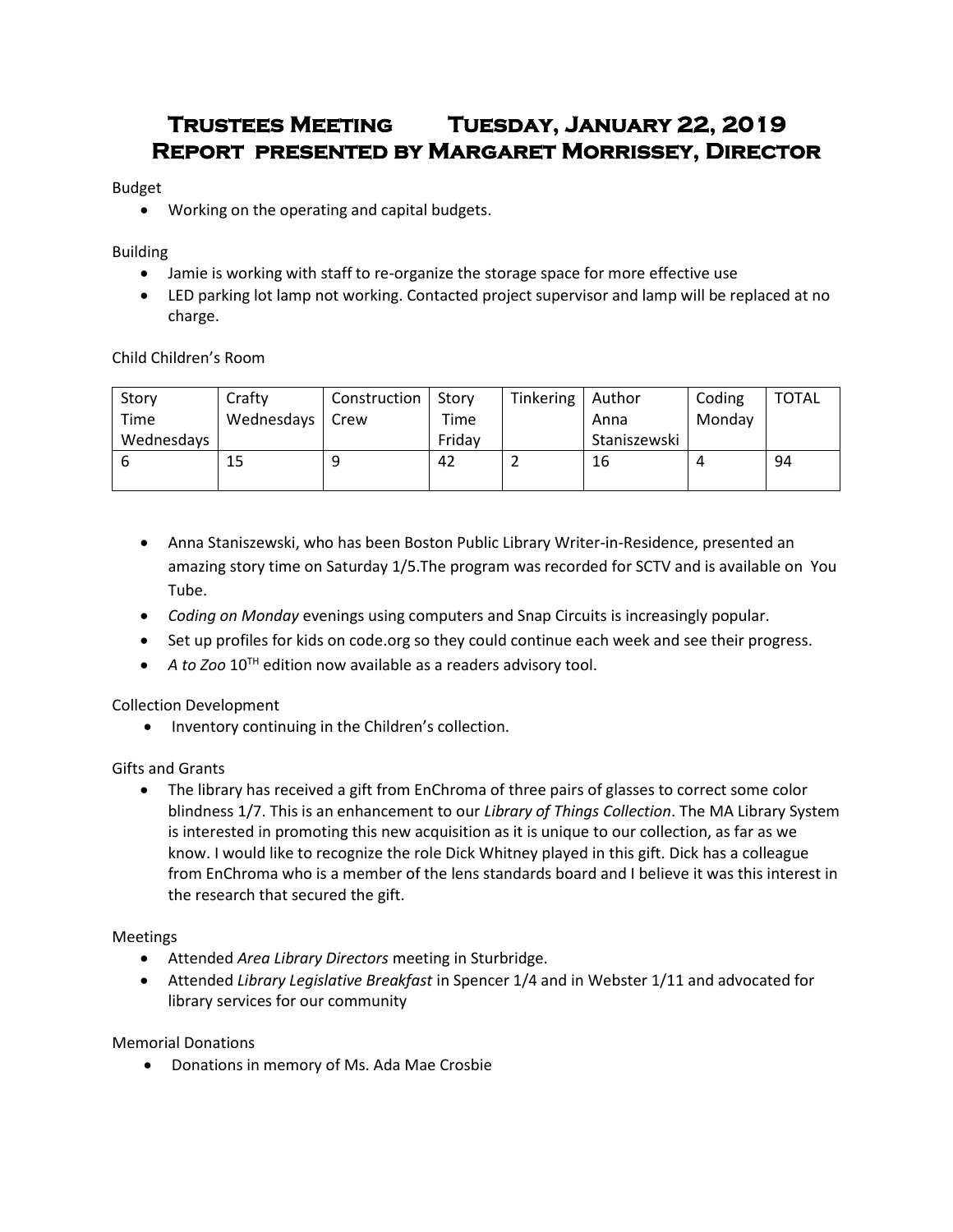Friends of JEL

Hosting the reception for the Southbridge Business Partnership on 1/24.

## Media

• Interview with Max on the forthcoming programs.

## Museum Passes

DCR and Mystic Aquarium passes arrived and now available for checkout.

## Outreach

- The fuel assistance (LIHEAP) is underway until April usually. The WCAC staff set up a satellite office at JEL, once per week, and offer service to the community.
- Provided a tour of the library for Councilor John Daniel 12/18.
- **•** Attended the Library Legislative Breakfast in Spencer on January  $4<sup>th</sup>$  and in Webster 11<sup>th</sup>. It is always a great opportunity to get together with the library community, focus on our needs and meet the legislative delegation and express our concerns.
- The January Southbridge Business Partnership will be held at JEL 1/24. I will be providing a tour of the facility and some highlights of new services we provide.
- Met with history faculty member from SMHS to demonstrate resources on WWII and in particular the school yearbooks during that period that are available in hardcopy and digital format.

#### Programs

- The Photography of Justin Lawson is on display throughout the month of January. A reception was held on 1/3 and was well attended. The exhibitor was interviewed by Max and the presentation is available on You Tube.
- $\bullet$  Scott Snow provided a timely program on goal setting and time management on 1/17, sponsored by the Friends of JEL.

# Safety and Security

- Officers walk through often and check in with the staff.
- Silent alarm fobs had the batteries replaced 1/10

#### **Staff**

Adult Services position is advertised. Interviews with applications will begin soon.

#### Tax Abatement

 The library has been informed that we will have six personnel this year: Linda DiBonaventura, Larry Day, Gay Roberts, Ted Bartlett, Virginia Rutcheo and a new person to the program Luz Espino.

#### Tax Preparation

- The AARP volunteers will provide **one** weekly session on Mondays, starting February 4th from 9:15 am to 11:30 am. The number of sessions have decreased as the AARP are struggling to find volunteers to assist in the program.
- Tax forms have started to arrive from the IRS and DOR